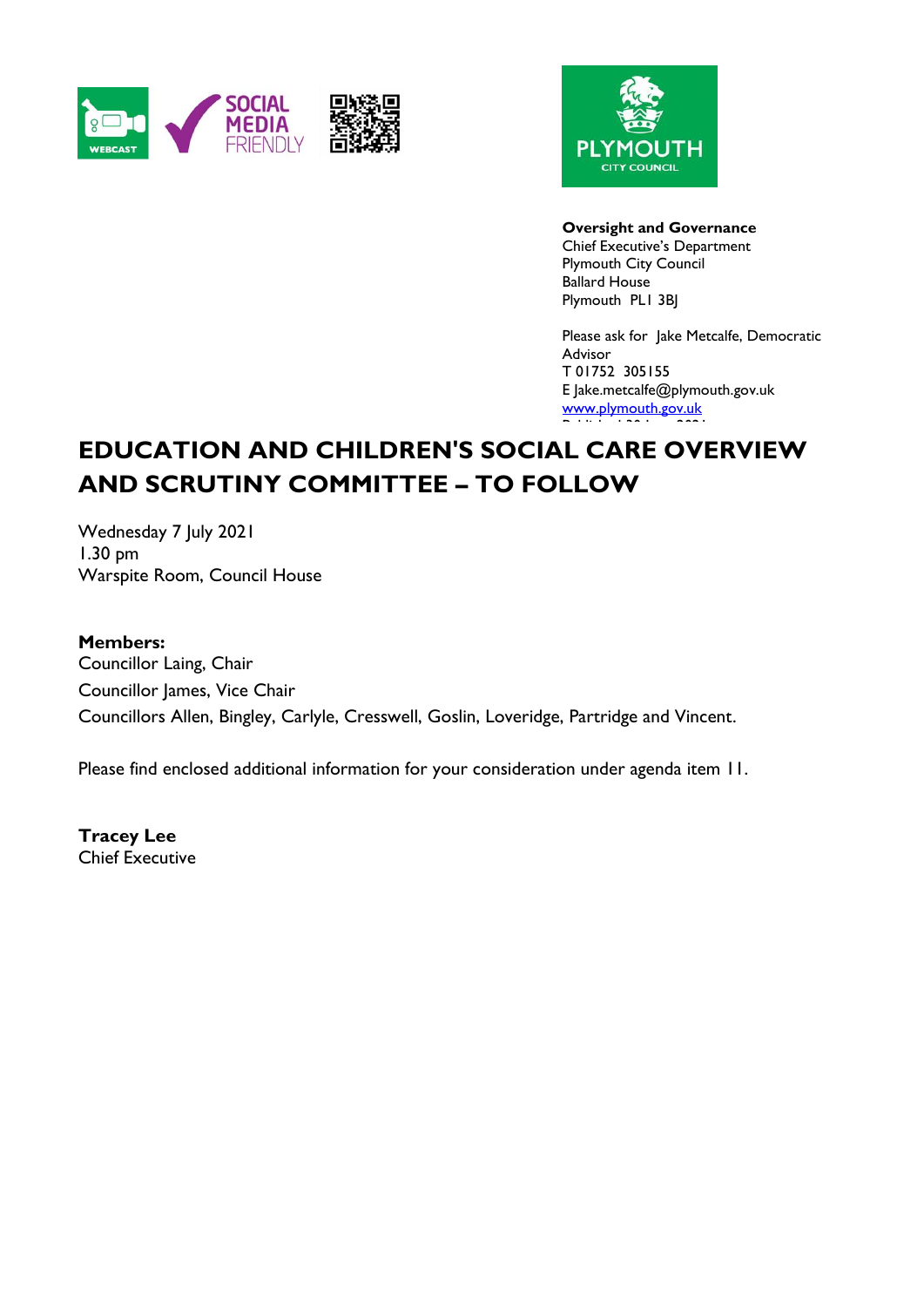# **Education and Children's Social Care Overview and Scrutiny Committee**

**11. Youth Justice Update: (Pages 1 - 6)**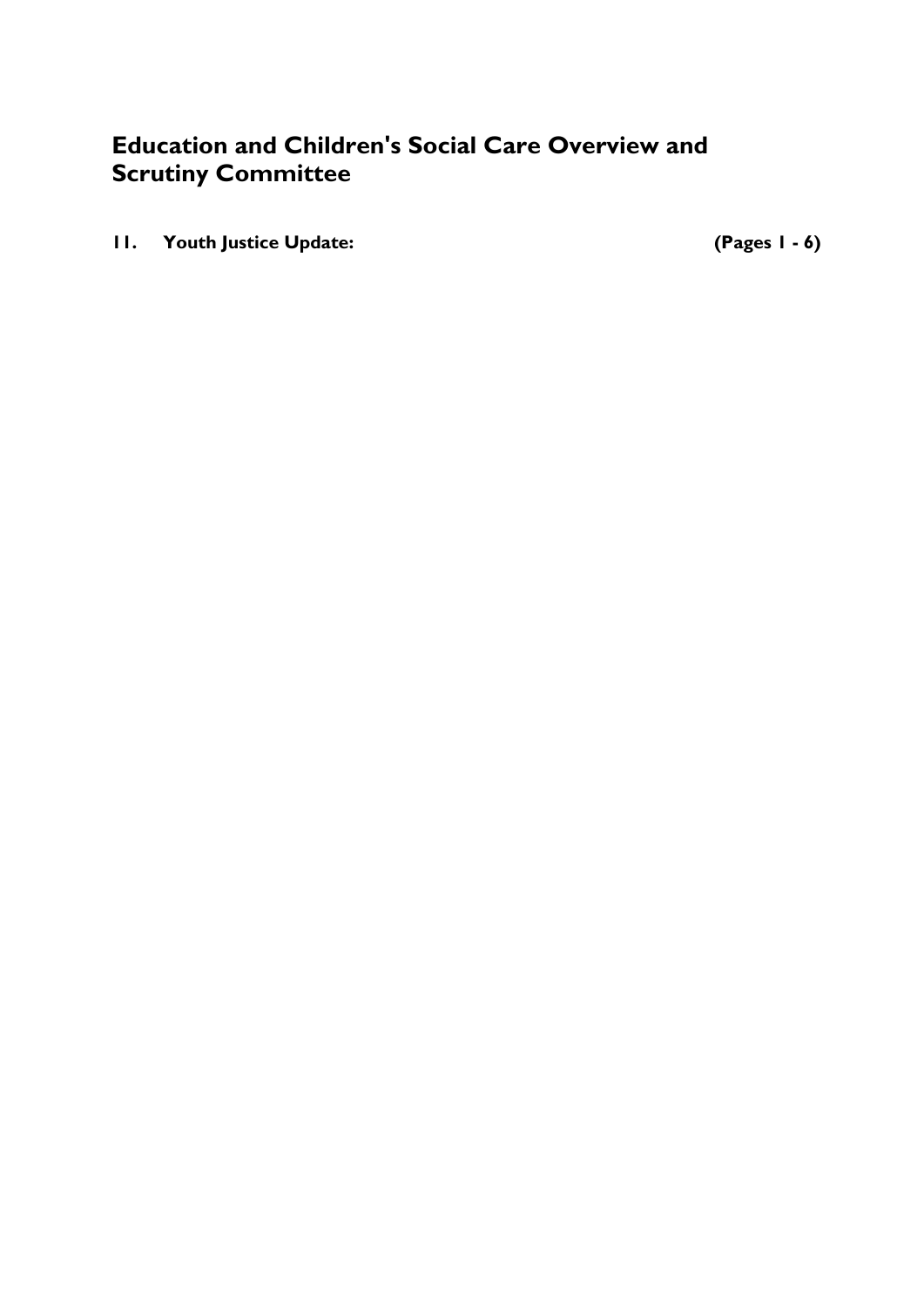# **Education and Children's Social Care Overview and Scrutiny Committee**



| Date of meeting:         | 07 July 2021                                                  |
|--------------------------|---------------------------------------------------------------|
| Title of Report:         | <b>Children's Scrutiny Committee report for Youth Justice</b> |
| Lead Member:             | <b>Councillor David Downie</b>                                |
| Lead Strategic Director: | Alison Botham (Director for Childrens Services)               |
| Author:                  | Martine Aquilina                                              |
| <b>Contact Email:</b>    | martine.aquilina@plymouth.gov.uk                              |
| Your Reference:          | N/A                                                           |
| Key Decision:            | <b>No</b>                                                     |
| Confidentiality:         | Part I - Official                                             |

### **Summary of Report**

The Youth Offending Team (YOT) works with children and young people who have offended, to help prevent them getting into further trouble. In Plymouth, we work with parents, carers, victims and the community to help young people understand the consequences of their actions. We also offer diversion programmes to children aged 10 to 18 who might be at risk of offending.

The Team includes a police officer, social workers, probation officers, YOT workers, drug and alcohol worker, education welfare officer, Children's Adolescent Mental Health (CAMHs) workers and a Speech and Language therapist. The Team receive funding from Plymouth City Council, the Youth Justice Board, The Office of the Police and Crime Commissioner and Livewell to work to:

- prevent offending
- reduce the risk of further offending
- support victims
- support young people on bail
- prepare reports for the court
- supervise young people on court orders
- help with young people remanded to local authority care
- help young people during and after custodial sentences
- help parents

### **2. Response to the Joint Targeted Area Inspection (JTAI) 2019.**

Whilst identifying many positive aspects of the work undertaken in Plymouth such as our work with Young People and families as well as a multi agencies response, the JTAI identified 3 areas of concern relating to the YOT;

#### *The Governance Arrangements for the Youth Offending Team (YOT) are weak and require urgent attention***.**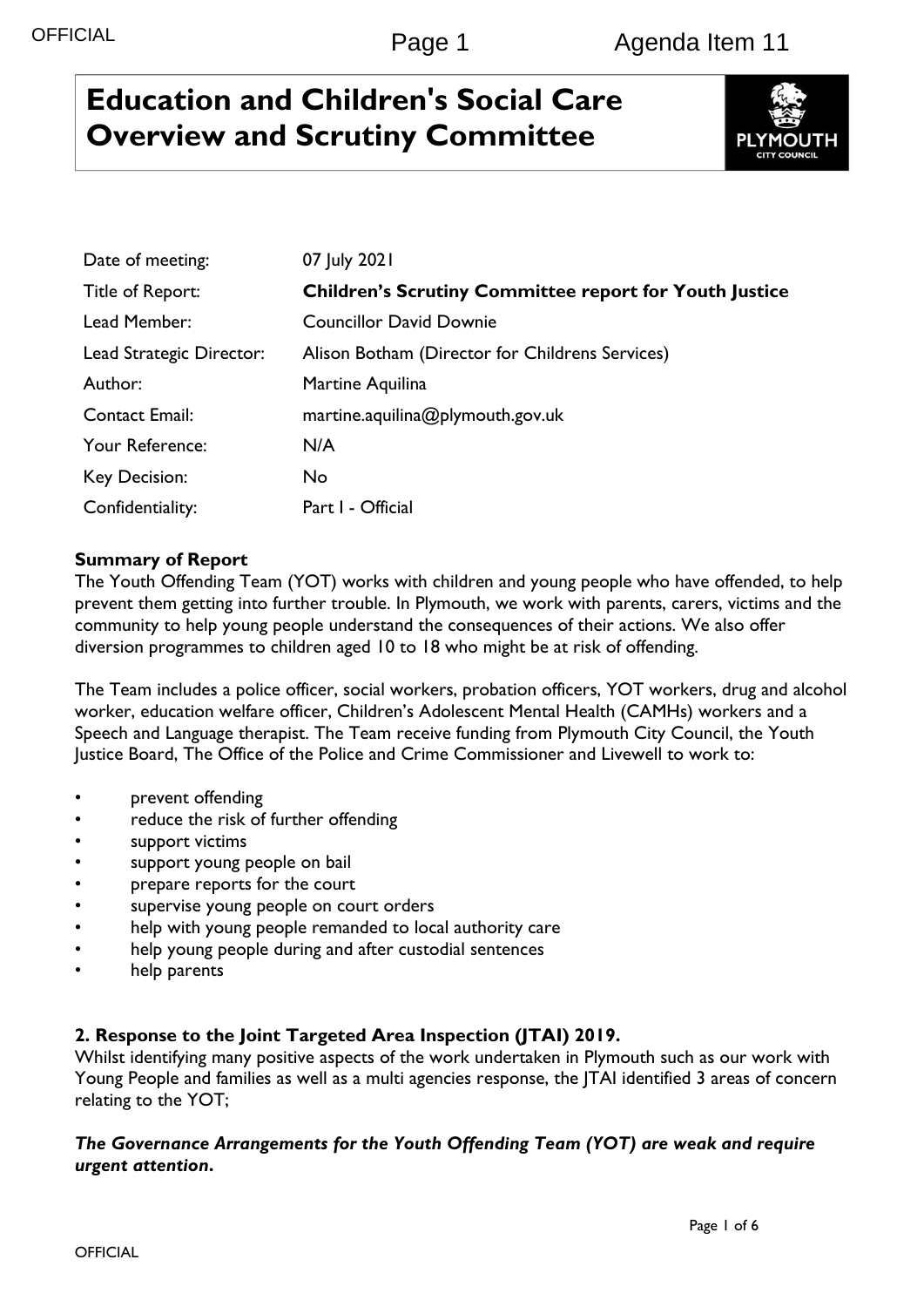Action Taken: The Pan Devon Governance Board arrangements were replaced in February 2020 by a Plymouth Youth Justice Management Board, the board meet quarterly and meetings are well attended. In May 2021, the board agreed a Plymouth Youth Justice Plan for the city for the next 12 months which has been accepted by the Youth Justice Board.

#### *The emotional well-being and mental health needs of children accessing the YOT are not yet fully known or understood, and the partnership cannot be confident that they are being met***.**

Action Taken: All staff undertaking assessments have undergone training to analyse the impact of a child's lived experience and incorporating this into their intervention plans to address their behaviour. This includes an assessment of any mental health concerns raised. In addition, a new auditing process has been introduced to ensure managers check this is addressed in the Young Peoples intervention plans before they countersign.

### *Outcomes for a small number of children could be improved through more effective information-sharing between Devon and Cornwall police and the YOT***.**

Action Taken: A Practice Manager from the YOT now meets weekly with the Child Centred Policing team to consider all Young People who have either been arrested that week, had concerns raised about their vulnerability or partners believe they are at risk of entering the criminal justice system.

#### **3. Performance**

The Youth Offending Team (YOT) has 5 Key Performance Indicators (KPIs) to achieve, which are set nationally by the Youth Justice Board. These are set out below with a summary of how we are performing against them.

It is important to note that the national data reported here is up to 2 years old as a result of the way the national Youth Justice Board and the Home office collate the information. However, there is a clear pattern of more young people entering the criminal justice system when compared with our geographical neighbouring YOTs or those placed in our family of YOTs which compares local authorities of similar size and socio economic sizes)

- I. **Young People in custody** Plymouth currently has 2 young people in custody. This number is comparable with our geographical neighbours.
- II. **First Time Entrants into the Youth Justice System** The latest national data published by the National Youth Justice Board was released 05 March 2021 and evidenced that 74 Young People were first time entrants during the period Jan 2019 – Dec 2019, (a rate of 340 Young People per 100,000<sup>\*</sup>). This represents an increase from the previous year's data (Jan 2018 – Dec 2018) figure of 65 Young People (a rate of 305 Young People per 100,000\*). Please see section 4 of this report for the way we are working to address this.
- III. **Re-offending Rate** The latest national data published by the Youth Justice Board was released on the 05 March 2021 evidencing a rate of 41.2% of Young People who were open to the YOT in December 2018. This represented an increase from the previous year (December 2017) figure of 32.3%\*. As this data is 2 years old, we have created a local live tracking tool to monitor the 90 young people open to the YOT between the 01 April 2020 to 20 May 2021 for any further offences. To date we have a re-offending rate of 12%, which evidences a considerable improvement in our local performance.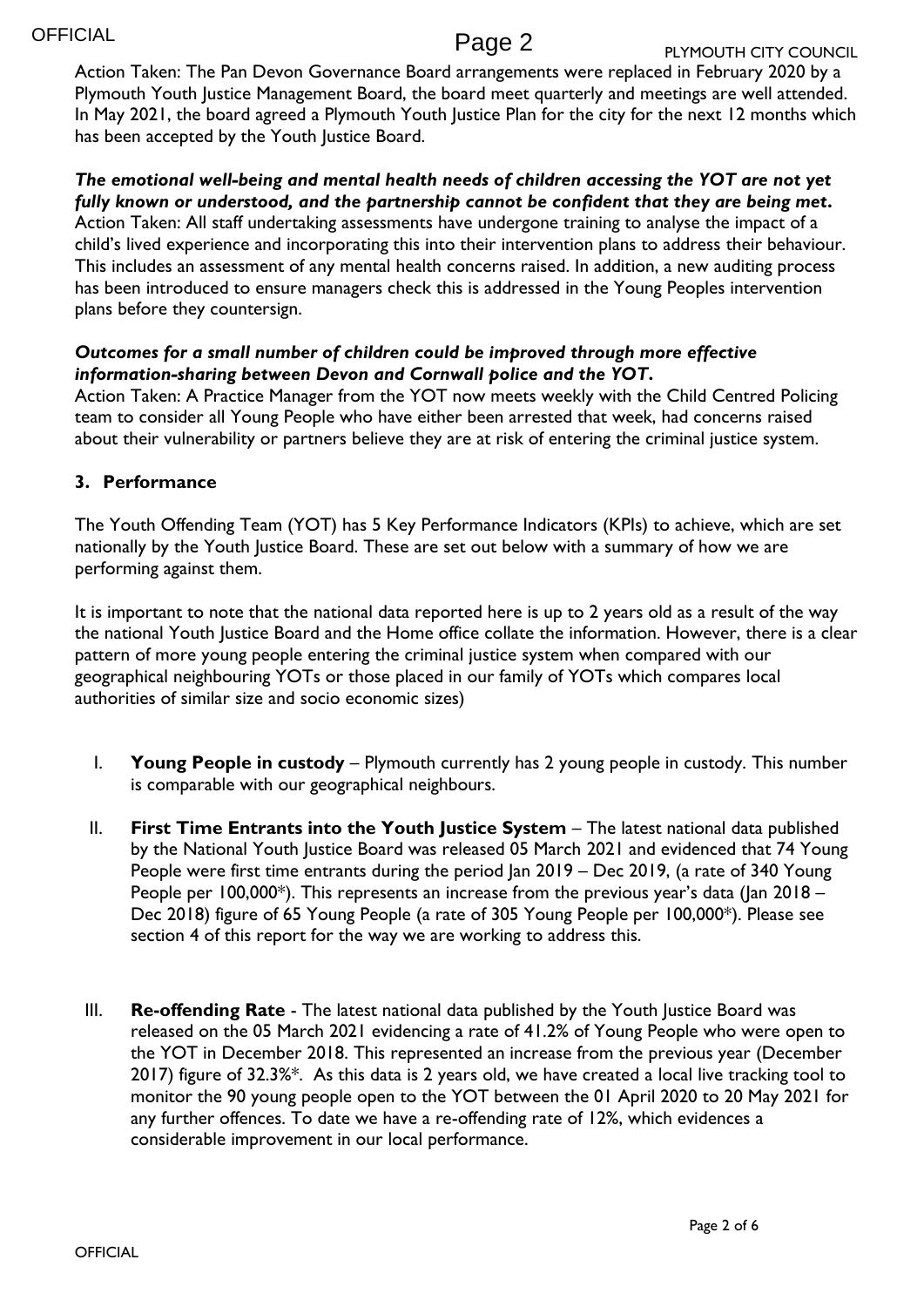**OFFICIAL** 

# Page 3

- IV. Young People in suitable Education and Employment The latest national data published by the Youth Justice Board was released 05 March 21 evidenced that 85% of the Young People whose orders ended between 01 Jan – 31 Mar 21 where in suitable education, training or employment, the average for England is 38%. This represents very positive performance.
- V. **Suitable Accommodation**  the latest national data published by the Youth Justice Board was released 05 March 2021 evidenced that 96% of the Young People whose orders ended between 01 Jan 2021 – 31 Mar 2021 where in suitable accommodation, the average for England is 84%. We are continuing to perform above the national average.

#### **4. Future Developments/Innovations**

#### **Diversion Project (The Impact Project)**:

Plymouth has a high level of first time entrants into the criminal justice system when compared to our geographical neighbours and those local authorities of similar size and socio economic similarity. To address this, the Plymouth Youth Justice Management Board have agreed to the development of an early help diversion scheme aimed at diverting young people away from the criminal justice system at the earliest opportunity. Police data analysed in partnership with the YOT managers, evidenced that between January and December 2020, 1,042 young people were either arrested or suspected of offences in that year. In the same period only 109 young people were offered interventions designed to reduce re-offending by the Youth Offending Team (YOT), therefore, the vast majority of young people who offended or were suspected of offending were offered no interventions and we want to change this to support early intervention and prevention. We agreed as a partnership across the city that we wanted to do something to change this and intervene in a more preventative way with young people.

As a result, the Impact Project (named following consultation with young people) has recently been launched on the 24 May 2021. Initially, a weekly triage meeting is held between the Youth Offending Team and the Child Centred Policing to Team to look at which young people have come to their attention over the week. Young people are identified based on Police intelligence, patterns of offending behaviour and vulnerability such as missing episodes or child exploitation and an assessment is undertaken. Some young people are signposted to other agencies for help such as Harbour if a young people has been found to be in possession of a small amount of cannabis for their own use. Others need a more structured, whole family approach and are allocated a worker from the YOT. Interventions on offer include.

- Harmful Sexual Behaviour interventions
- Child Exploitation awareness
- Substance use
- Sport StreetGames
- Youth Services
- Education
- CAMHs
- Parenting work

Already, the demand is outstripping the current resources, the Police and Crime Commissioner has committed £15,000 per year over the next 2 years which has been used towards the funding of 2 new posts which are currently being advertised, the remaining funding for these posts has come from the Plymouth Youth Justice Management Board budget. The Police and Crime Commissioner has also funded SteetGames to coordinate sporting diversions in the city and 9 sporting groups in the city have been identified to provide this diversion.

The Youth Offending Team have also developed a volunteer programme and are currently in the process of recruiting up to 20 volunteers who will all have training to mentor and support those young people on the edge of entering the criminal justice system.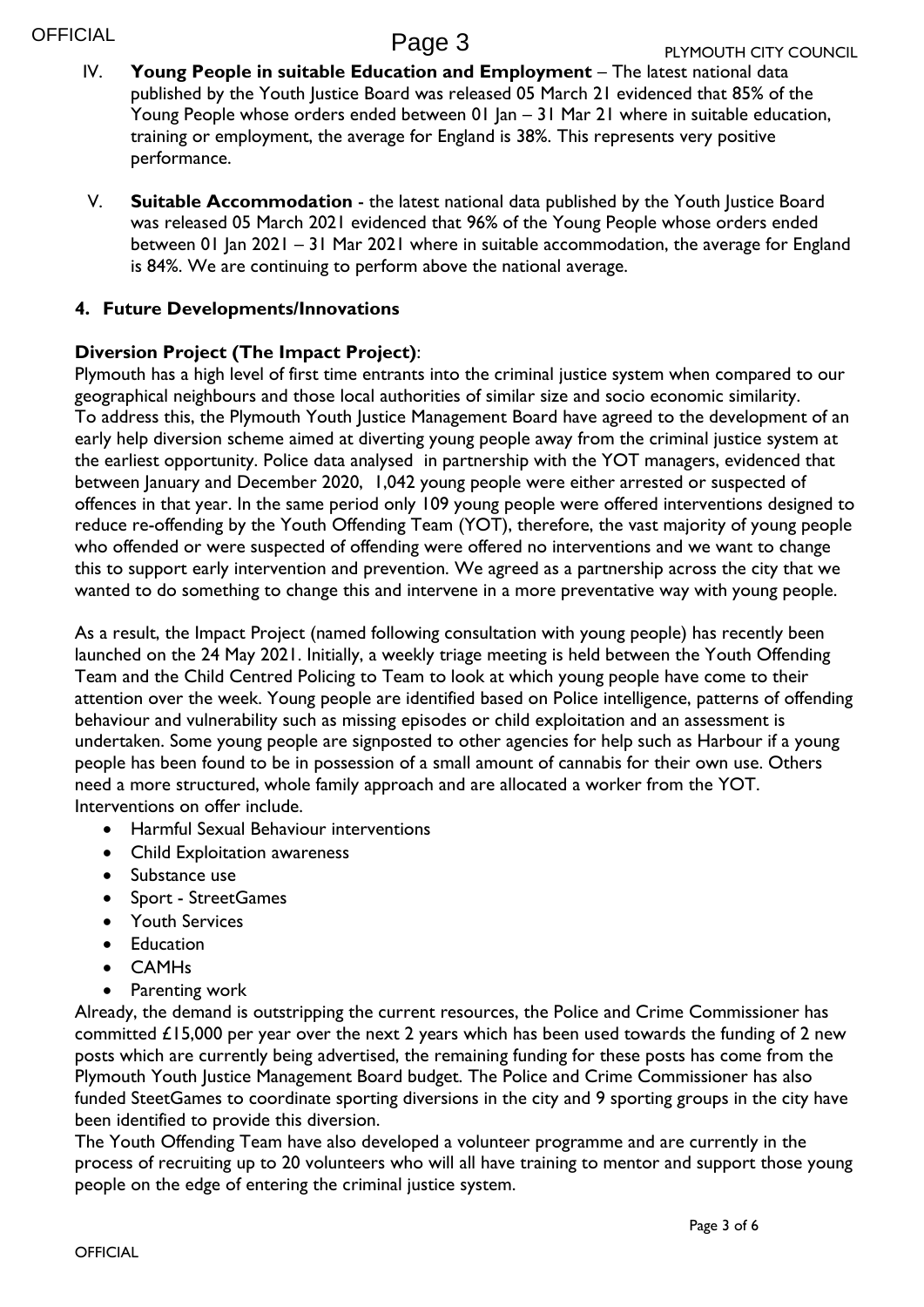Plymouth University have agreed to undertake an evaluation of the effectiveness of the Impact scheme over a 2 year period.

### **Enhanced Case Management**

Nationally, over the last 3 years, the number of people in the youth justice system has been declining, however, it is also recognised, the complexity of issues Youth Offending Teams are working with has increased, Plymouth has followed these trends. Plymouth is a trauma informed city and the ambition is that we all work in a trauma informed way. Therefore the Youth Justice Management Board agreed the appointment of a Clinical Psychologist who will join the team on the 05 July 2021. Many young people who enter the criminal justice system have suffered trauma and/or adverse childhood experiences linked to their offending. Utilising the Trauma Recovery Intervention model, the Enhanced Case Management approach concentrates of the developmental causes of a young person's behaviour and builds interventions designed to address these issues. Following a 2 year trial of this approach in Wales, it is estimated 25% of the young people open to a Youth Offending Team would benefit from a Trauma Informed approach.

#### **Violence Reduction Partnerships**

Within the Queens Speech in May 2021, the government announced all local authorities, the police, criminal justice agencies, health and fire and rescue services must work together to prevent and reduce serious violence. Safer Plymouth will lead on this within the city and the YOT will be a lead agency in the implementation of the violence reduction partnership.

#### **Her Majesty's Inspectorate of Probation inspection**

Her Majesty's Inspectorate of Probation are responsible for the undertaking of inspections of YOTs in England. These inspections should take place on a 4 yearly cycle. Plymouth YOT was last inspected in June 2015. Inspections were placed on hold in February 2020 for all medium and large YOTs (Plymouth is classed as a medium YOT) due to the pandemic and inspections recommenced on 01 June 2021. Given we have not been inspected for 6 years, we are working on the principle that an inspection is imminent. Classed as small YOTs, both Torbay and Cornwall were inspected recently, we have met with managers from both to look at lessons learnt and our preparations for an inspection are at an advanced stage.

#### **Youth Justice Plan**

Each local authority is required to produce an annual Youth Justice Plan which must be agreed by the Youth Justice Board. The submission date for this is no later than 30 June 2021. We have submitted our plan which has now been approved by the Youth Justice Board. This document is 52 pages and sets out our priorities for 2021- 2022. Once we have received this document back, it will be uploaded to <https://www.plymouth.gov.uk/youngpeople/youthoffending>

### **Young People Participation**

In May 2020, we asked the young people who work with us for their views on how the pandemic was affecting them and their engagement with us. This led to a range of improvements including the use of WhatsApp to communicate with young people we couldn't see face to face.

As a result of their engagement, we have developed our participation and feedback process to ensure that we gather their views on a regular basis and this is shared with the Youth Justice Management Board quarterly and is considered in decision making and development of services.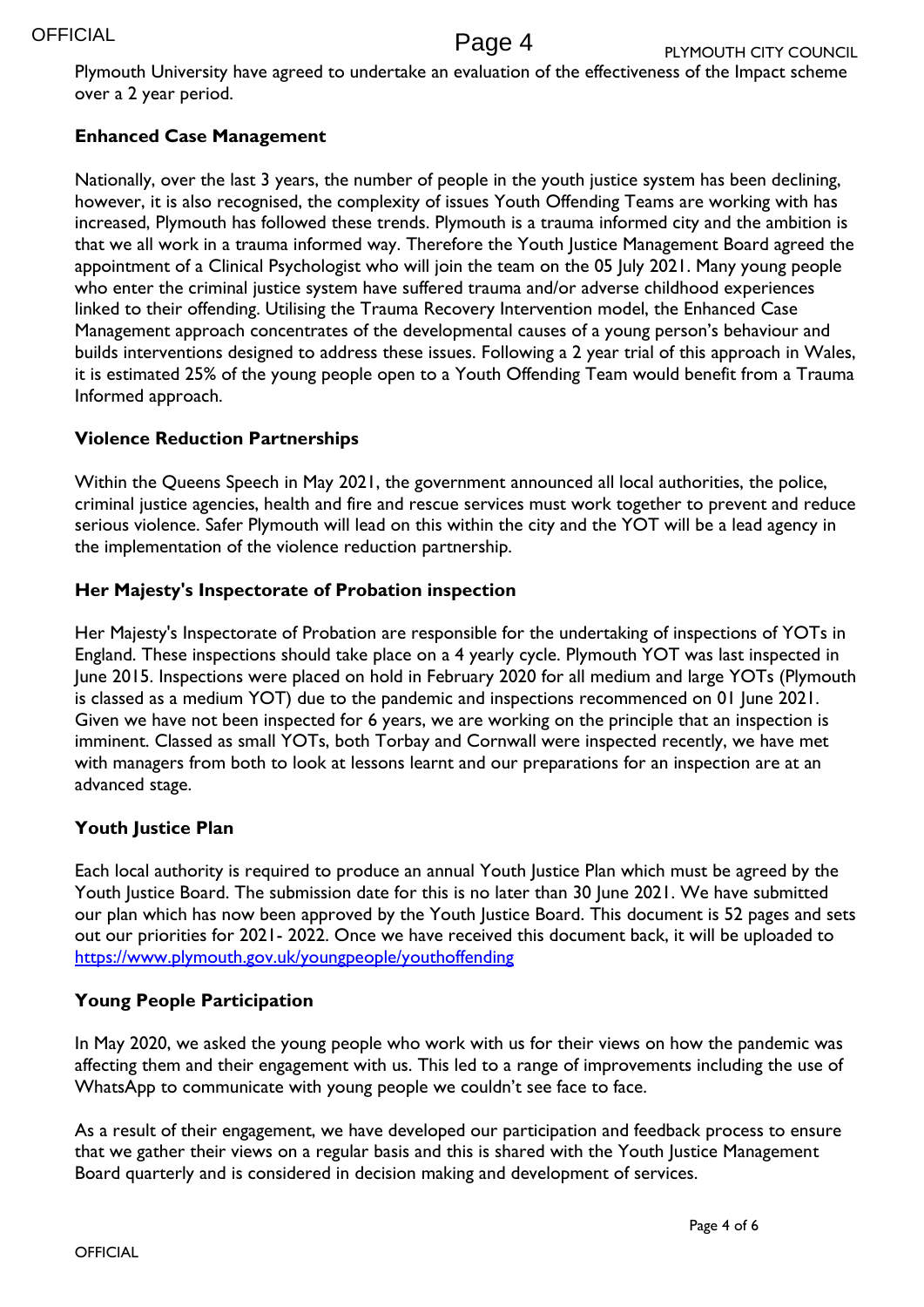Some of the actions we have taken as a result of their feedback includes moving to the Frederick Street Centre as young people stated they felt uncomfortable in Midland House, changing the intervention plans with the support of the Speech and Language Therapist and some of the young people we work with as these were considered confusing and we have introduced a staff buddy system to reduce the need for young people seeing multiple workers during their order as they found this hard to have to tell their story multiple times.

#### **Recommendations and Reasons**

This paper is to brief Education and Children' Social Care Scrutiny Panel on the Youth Offending Team.

#### **Alternative options considered and rejected**

Not applicable

#### **Relevance to the Corporate Plan and/or the Plymouth Plan**

Caring for People and Communities priority

#### **Implications for the Medium Term Financial Plan and Resource Implications:**

We are working to reduce the number of children who require a statutory CYPFS service including any need for care.

#### **Carbon Footprint (Environmental) Implications:**

Not applicable

#### **Other Implications: e.g. Health and Safety, Risk Management, Child Poverty:**

*\* When considering these proposals members have a responsibility to ensure they give due regard to the Council's duty to promote equality of opportunity, eliminate unlawful discrimination and promote good relations between people who share protected characteristics under the Equalities Act and those who do not.*

The Youth Offending Team work closely with strategic partners across the city to ensure that children in Plymouth grow up healthy, happy, safe and able to achieve and aspire.

#### **Appendices**

*\*Add rows as required to box below*

|   | <b>Ref. Title of Appendix</b>                |  | <b>Exemption Paragraph Number</b> (if applicable)<br>If some/all of the information is confidential, you must indicate<br>why it is not for publication by virtue of Part 1 of Schedule 12A<br>of the Local Government Act 1972 by ticking the relevant box. |  |  |  |  |  |  |  |  |
|---|----------------------------------------------|--|--------------------------------------------------------------------------------------------------------------------------------------------------------------------------------------------------------------------------------------------------------------|--|--|--|--|--|--|--|--|
|   |                                              |  |                                                                                                                                                                                                                                                              |  |  |  |  |  |  |  |  |
|   | Briefing report title                        |  |                                                                                                                                                                                                                                                              |  |  |  |  |  |  |  |  |
| B | Equalities Impact Assessment (if applicable) |  |                                                                                                                                                                                                                                                              |  |  |  |  |  |  |  |  |

#### **Background papers:**

*\*Add rows as required to box below*